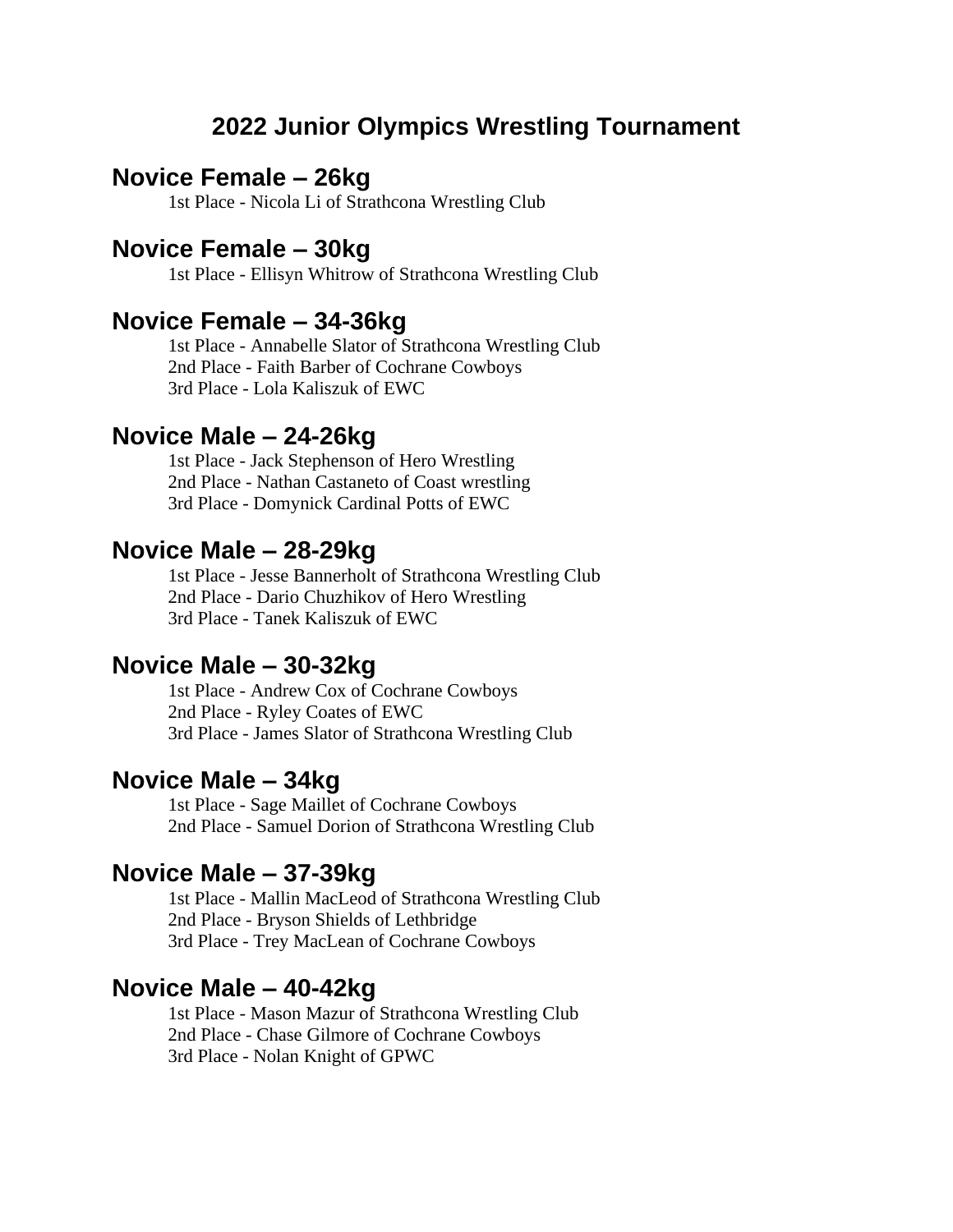# **Novice Male – 51-54kg**

1st Place - Nathan Chau of Strathcona Wrestling Club 2nd Place - Jude Maynes of Strathcona Wrestling Club 3rd Place - Devon Orleni of Wetaskiwin Wrestling Club

# **Kid Female – 31-32kg**

1st Place - Rylee Wolfe of Wetaskiwin Wrestling Club

# **Kid Female – 34kg**

1st Place - Sadie Buckio of Wetaskiwin Wrestling Club 2nd Place - Amelia Bensen of Dinos Wrestling Club

# **Kid Female – 40-43kg**

1st Place - Alexa Kazoleas of EWC 2nd Place - Vivika Barker of Dinos Wrestling Club

# **Kid Female – 56kg**

1st Place - Charlotte Van Esch of Cochrane Cowboys

# **Kid Female – 68kg**

1st Place - Sage Gainer of EWC 2nd Place - Reese Lowry of Lethbridge

#### **Kid Male – 27kg**

1st Place - Ryley Mikulin of Drayton Valley Legacy Wrestling

# **Kid Male – 30-33kg**

1st Place - Heitor Alencastro of EWC 2nd Place - Skyler Hilario of Coast wrestling 3rd Place - Hunter Pye of Cochrane Cowboys

# **Kid Male – 35-38kg**

1st Place - Nikita Ceban of Alavanca 2nd Place - Ryan Burke of EWC 3rd Place - Josiah Heidebrecht of EWC

#### **Kid Male – 39-40kg**

1st Place - Jack Edwards of Cochrane Cowboys 2nd Place - Makar Besedin of Hero Wrestling 3rd Place - Jesse Breedlove of Dinos Wrestling Club

# **Kid Male – 42-45kg**

1st Place - Ruari McCrackin of EWC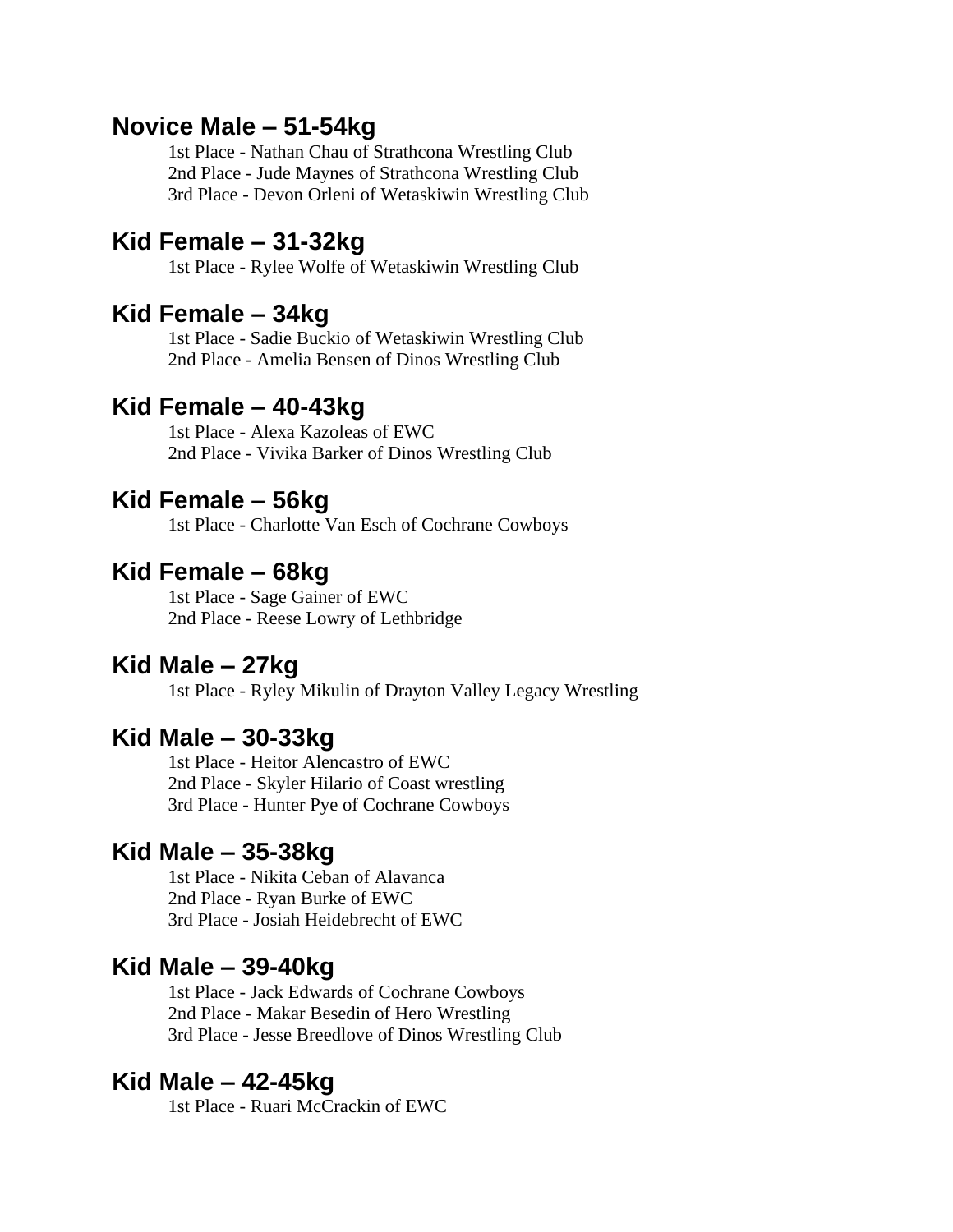2nd Place - Hastings Hawkes of Cochrane Cowboys 3rd Place - Korbin Joesting of Drayton Valley Legacy Wrestling

# **Kid Male – 48-52kg**

1st Place - Gleb Glazcov of Alavanca 2nd Place - Henry Bayly of GPWC 3rd Place - Kellen Brophy of Strathcona Wrestling Club 4th Place - Michael Shaw of EWC

# **Kid Male – 53-56kg**

1st Place - Dixon Baillie of GPWC 2nd Place - Josh Maynes of Strathcona Wrestling Club

# **Kid Male –57-62kg**

1st Place - Boston Chang of Strathcona Wrestling Club 2nd Place - Max Low of Lethbridge

# **Kid Male – 69-72kg**

1st Place - Samuel Henriquez-MacDonald of Strathcona Wrestling Club 2nd Place - Shay Barlund of GPWC

## **Junior High Female - 35kg**

1st Place - Julianne Christie of Cochrane Cowboys WC

#### **Junior High Female – 40-42kg**

1st Place - Madie Cardinal of GPWC 2nd Place - Brynn Whitrow of Strathcona Wrestling Club

### **Junior High Female – 45-47kg**

1st Place - Julia Hooper of Cochrane Cowboys 2nd Place - Riley Cayer of WAMMA 3rd Place - Anna Kalk-Manuel of EWC

# **Junior High Female – 48-51kg**

1st Place - Kayla Stretch of Dinos Wrestling Club 2nd Place - Paige Kirkness of Hero Wrestling 3rd Place - Sayles Blois of GPWC

# **Junior High Female – 51-52kg**

1st Place - Clara Perry of Hero Wrestling 2nd Place - Kai Pare of Coast Wrestling Academy 3rd Place - Amelia Prenevost of Lethbridge 4th Place - Erika-Jo Mikulin of Drayton Valley Legacy Wrestling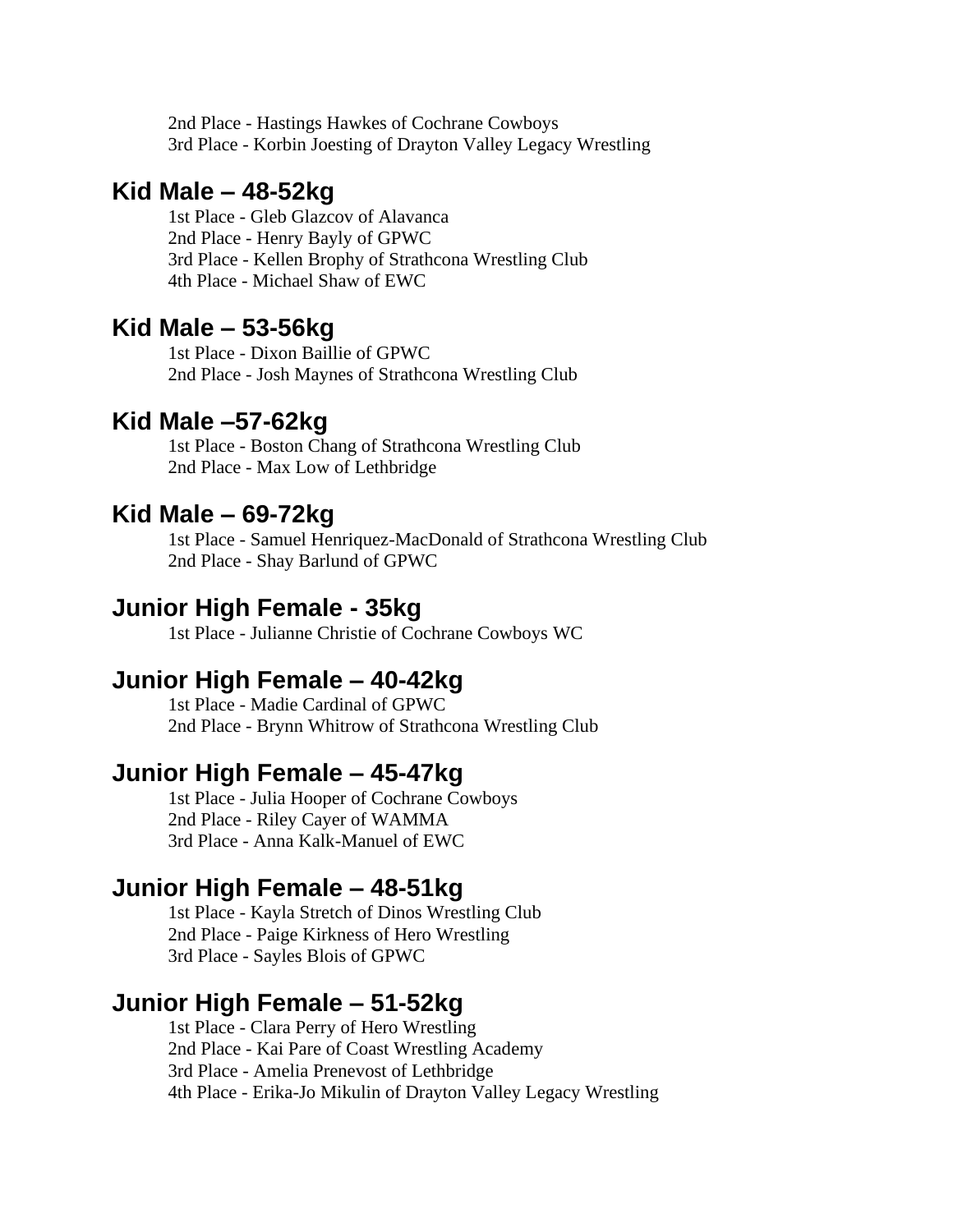# **Junior High Female – 63-68kg**

1st Place - Sloan Kaminsky of Strathcona Wrestling Club 2nd Place - Austyn LaBelle of Cochrane Cowboys 3rd Place - Paige Thompson of Alavanca 4th Place - Sydney Shields of Lethbridge

# **Junior High Female – 70-76kg**

1st Place - Callie Christian of EWC 2nd Place - Kayel LaBelle of Cochrane Cowboys 3rd Place - Emma Areago of Hero Wrestling 4th Place - Abiagael Hyland of Lethbridge

# **Junior High Male – 35-38kg**

1st Place - Luke Low of Lethbridge 2nd Place - Owen Cox of Cochrane Cowboys 3rd Place - Nicholas Labrie of Rundle College (Ind.) 4th Place - Ben McGillivray of EWC

## **Junior High Male – 40-43kg**

1st Place - Talon Wood of Westwind Wrestling 2nd Place - Hayden Ellis-Toddington of Lethbridge 3rd Place - Brady Pandila of Rundle College (Ind.) 4th Place - Darien Smith of GPWC

# **Junior High Male – 44-45kg**

1st Place - Malachi Shuffler of Wetaskiwin Wrestling Club 2nd Place - Austin Calingay of Dinos Wrestling Club 3rd Place - Arnhem Bayly of GPWC 4th Place - Callum Haley of Strathcona Wrestling Club

## **Junior High Male - 46kg**

1st Place - Kade Linford of Independent 2nd Place - Aroosh Bhatt of Hero Wrestling 3rd Place - Logan Cunningham of EWC 4th Place - Connor MacLeod of Strathcona Wrestling Club

#### **Junior High Male – 46-49kg**

1st Place - Aarav Bhatt of Rundle College (Ind.) 2nd Place - Kale Seely of Westwind Wrestling 3rd Place - Daniel McFee of Strathcona Wrestling Club 4th Place - Grady Steed of Lethbridge

### **Junior High Male – 49-51kg**

1st Place - Morgan Hill of Cochrane Cowboys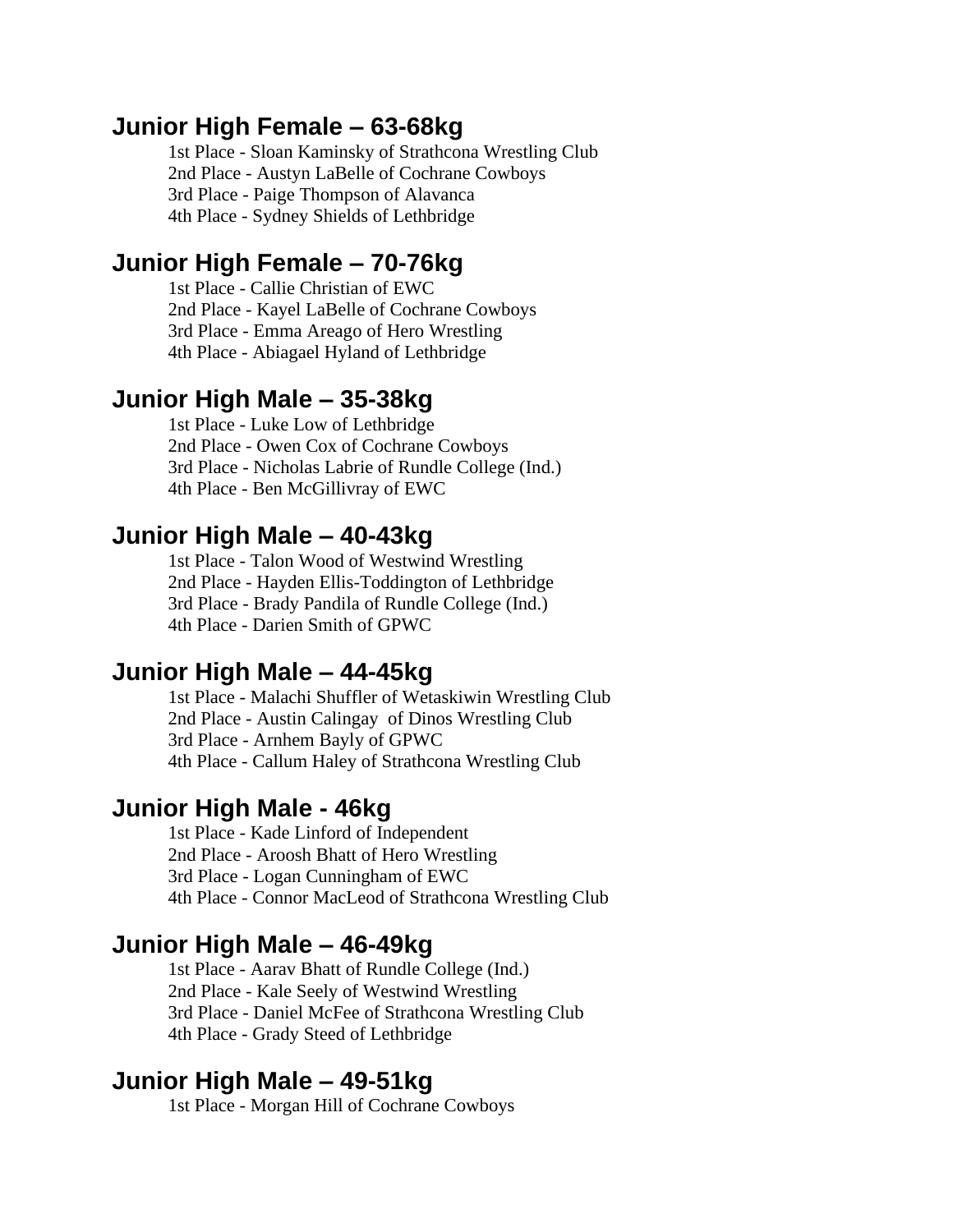2nd Place - Cole Hampton of COAST 3rd Place - Diego Castro of The ROC 4th Place - Jarrett Burke of EWC

# **Junior High Male – 50-52kg**

1st Place - Liam Gorton of Coast wrestling 2nd Place - Cash Friend of Dinos Wrestling Club 3rd Place - Jason Victor of EWC

# **Junior High Male – 52-56kg**

1st Place - Michael Gordon of Coast wrestling 2nd Place - Finn Bayly of GPWC 3rd Place - Artur Besedin of Hero Wrestling 4th Place - Amrit Gandhi of Rundle College (Ind.)

# **Junior High Male – 56-58kg**

1st Place - Cale Sundquist of Strathcona Wrestling Club 2nd Place - Harsh Johal of Hero Wrestling 3rd Place - Nolan Maguire of Cochrane Cowboys 4th Place - Lexi Frykberg of Lethbridge

# **Junior High Male – 60-62kg**

1st Place - Hugo Bryan of The ROC 2nd Place - Thomas Ellis-Toddington of Lethbridge 3rd Place - Evan Henrie of Strathcona Wrestling Club

## **Junior High Male – 67-70kg**

1st Place - Jacob Thompson of Rundle College (Ind.) 2nd Place - Henry Long of Rundle College (Ind.)

# **Junior High Male – 84kg**

1st Place – Sawyer Loewen of EWC

## **Canada Games Female – 48-52kg**

1st Place - Annika Fines of Dinos Wrestling Club 2nd Place - Breanna Morgan of Independent 3rd Place - Kai Pare of Coast Wrestling Academy 4th Place - Cassie Burke of EWC

# **Canada Games Female – 53-57kg**

1st Place - Annika Fines of Dinos Wrestling Club 2nd Place - Breanna Morgan of Independent 3rd Place - Kai Pare of Coast Wrestling Academy 4th Place - Cassie Burke of EWC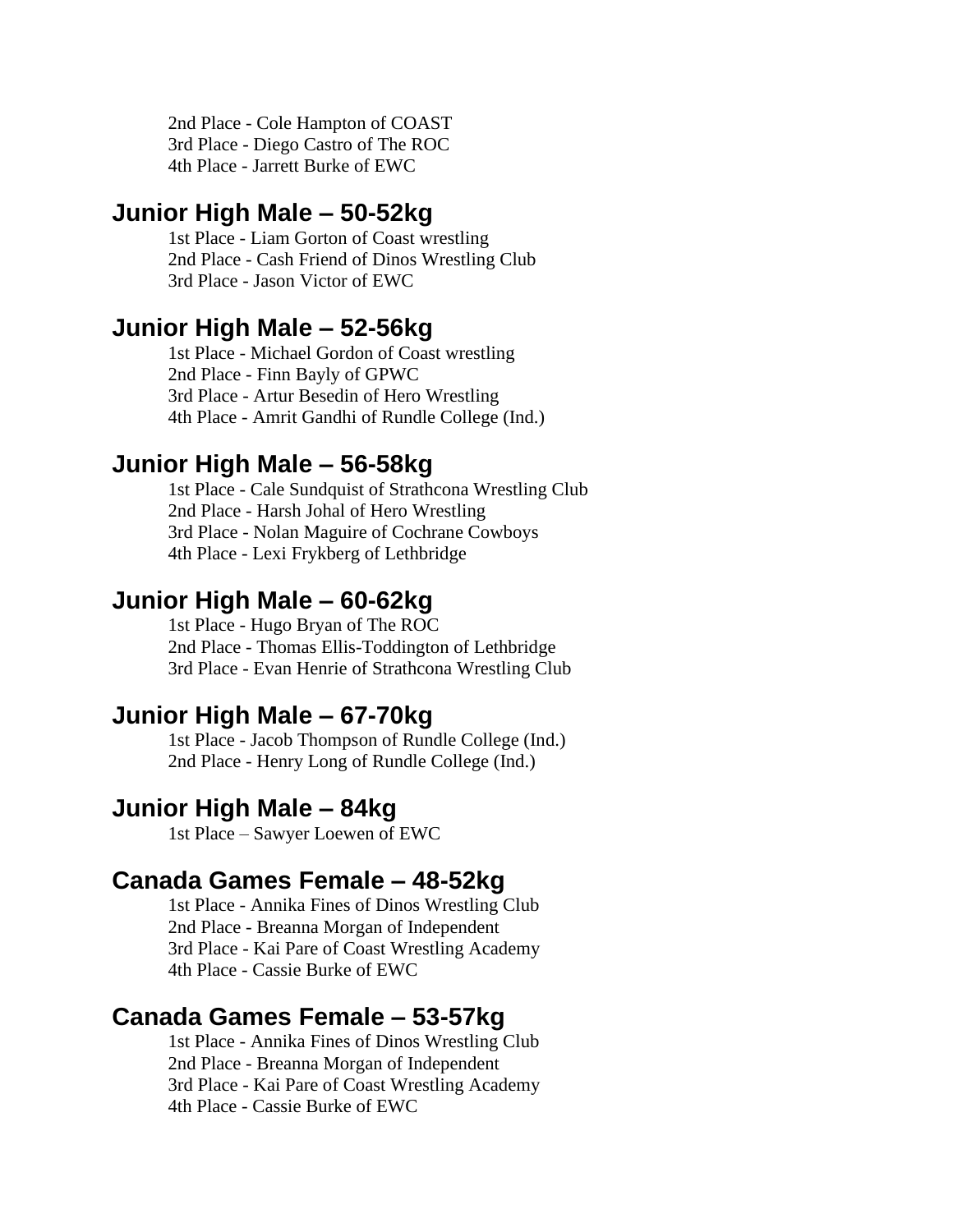### **Canada Games Female – 60-62kg**

1st Place - Gabriela Cross of Dinos Wrestling Club 2nd Place - Megan Walters of Cochrane Cowboys 3rd Place - Carlin Hartmann of Alavanca

# **Canada Games Female – 67-68kg**

1st Place - Sloan Kaminsky of Strathcona Wrestling Club 2nd Place - Danyka LaBelle of Cochrane Cowboys

# **Canada Games Male – 48-53kg**

1st Place - Evan Potter of Dinos Wrestling Club 2nd Place - Henry Gregory of EWC 3rd Place - Liam Gorton of Coast wrestling 4th Place - Anson Smale of EWC

# **Canada Games Male – 56kg**

1st Place - Bryson Burgess of Central Okanagan Wrestling Association 2nd Place - Cale Sundquist of Strathcona Wrestling Club 3rd Place - Noah Sharkey of Dinos Wrestling Club 4th Place - Jackson Whitrow of Strathcona Wrestling Club

# **Canada Games Male – 57-60kg**

1st Place - Khalin Radev of EWC 2nd Place - Eekee Avalak of EWC 3rd Place - Fred Eldrich Calingay of Dinos Wrestling Club 4th Place - Angel Torres of Dinos Wrestling Club

## **Canada Games Male – 59-63kg**

1st Place - Ben Reid of EWC 2nd Place - Jaden Parr of EWC 3rd Place - Matthew Pereira of Dinos Wrestling Club 4th Place - Van Heggie of Westwind Wrestling

## **Canada Games Male – 66-72kg**

1st Place - Eli Fines of Dinos Wrestling Club 2nd Place - Brendan Maguire of Cochrane Cowboys 3rd Place - Aidan Gresik of Strathcona Wrestling Club 4th Place - Ali Karout of The ROC

## **Canada Games Male – 72-77kg**

1st Place - Nicholas Hooper of Cochrane Cowboys 2nd Place - Russell Commin of Westwind Wrestling 3rd Place - Nathan Bolton of EWC 4th Place - Brantley Saar of Dinos Wrestling Club